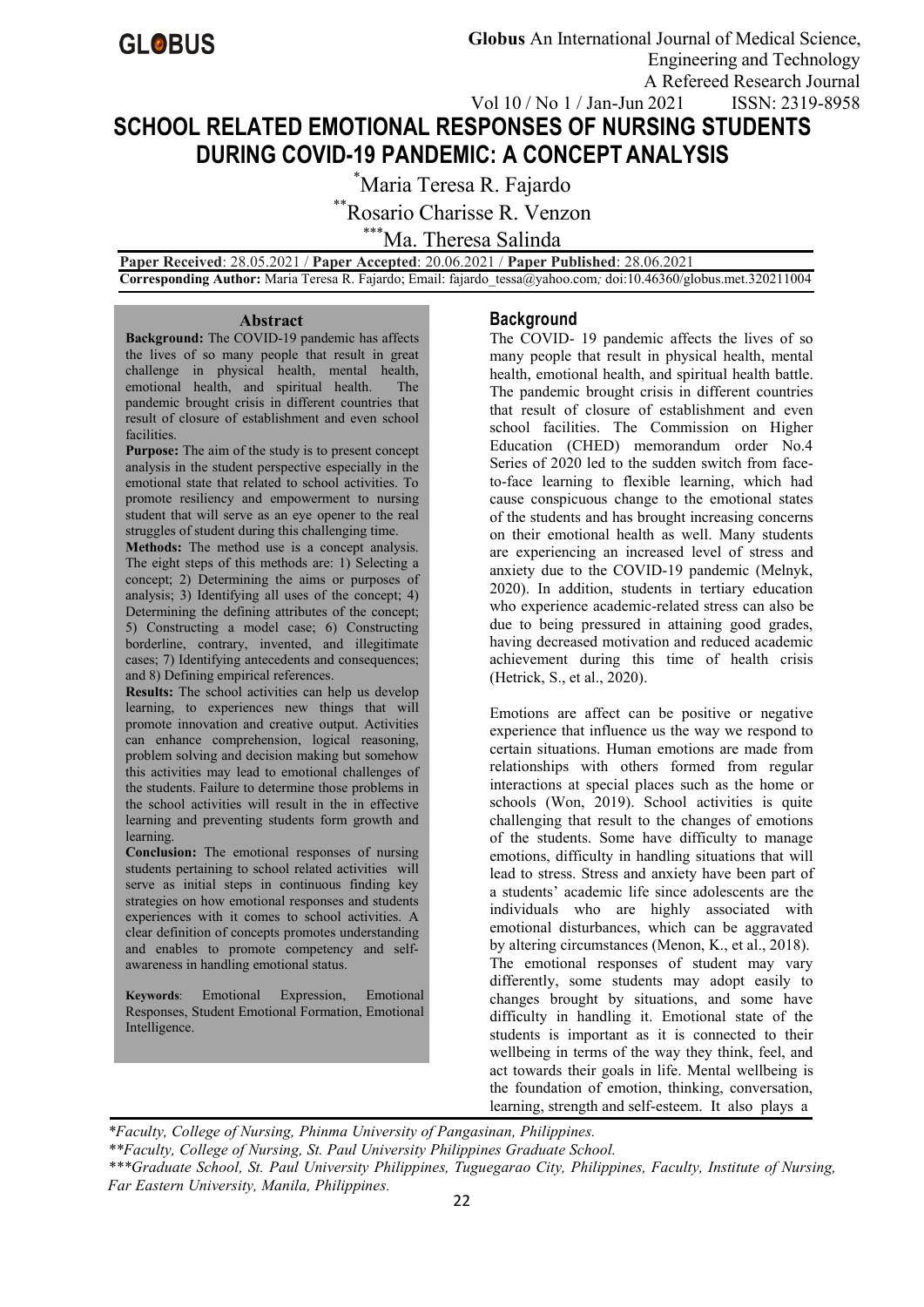vital role in relationships, personal and emotional well-being, which leads to better academic and health-related outcomes.

## **Philosophical Underpinnings**

The definitions of concepts presented how will the student response in the school related activities amidst of COVID-19 situation. An examination of philosophical conclusion to understand the nature of emotions which are numerous and complex. The question of the relationship between the mind and emotion has been central in philosophy across times, sub-disciplines and areas of interest. The emotional mind tackles one of the core problems underpinning philosophy across different time spans and schools, that of the division between rationality and emotion, or, more precisely and the attempt to understand emotion analytically. (Mills, 2020). In the ontological approach focus on the Reponses of the students that pertains their emotion. The ontological evaluation is the activities given to the students like difficult task or requirements. The Types of ontology evaluation range from gauging adherence to some philosophical principles, purpose like the capability to capture people's selfreported emotional responses to a situation. The ontology aims to address diverse requirements arising from the full range of disciplines involved in research into affective phenomena. The emotion is complex process specially when having school related activities and the struggles that the student is facing right now due to pandemic like fear, anger and other physiological and mental process that form emotional process including subjective feelings and cognitive appraisal. The complex structure lead to identifying relevance of cognitive judgement, subjective feelings and emotions proper in relation to school related activities.

# **Objective**

The aim of the study is to present concept analysis in the student perspective especially in the emotional state that related to school activities. To promote resiliency and empowerment to nursing student that will serve as an eye opener to the real struggles of student during this challenging time.

## **Methods**

# **1. Research Design**

The researchers use concept analysis to analyse the concepts. This concept analysis was conducted using the Walker and Avant's (2010) eight-step method. This method was used because it is one of the most easiest and understandable methods for concept analysis, particularly for beginners. The eight steps of this method are: 1) Selecting a concept; 2) Determining the aims or purposes of analysis; 3) Identifying all uses of the concept; 4)

Determining the defining attributes of the concept; 5) Constructing a model case; 6) Constructing borderline, contrary, invented, and illegitimate cases; 7) Identifying antecedents and consequences; and 8) Defining empirical references (Walker and Avant, 2010).

# **2. Participants/ Key Informants**

A Non-Probability Sampling Technique is defined as a sampling technique in which the researcher selects samples based on the subjective judgment of the researcher rather than random selection this sampling method depends heavily on the expertise of the researchers. It is carried out by observation. This is used to select informant for the discussion of major themes and informant were selected for cognitive view of the concepts, critical thinking and their experiences is necessary for concept analysis. In addition, they are ten nursing student with consented to the discussions on their emotional responses to school related activities amidst of COVID- 19 pandemic.

### **3. Instrumentation**

The researcher conducted interview guide questionnaire. This contain open ended question to facilitate informants to answer the question in their chosen way. The audio recorder will be use during the interview with their permission. Second we will be using The Student Stressors and Emotional Distress scale (SSEDS) is made up of 16 items. Two-factor Student Stressors and Emotional Distress Scale (SSEDS) which identified (a) sources of student stress and, (b) outcomes of student stress in the form of emotional disturbances. (Chow, 2016). The researcher will also use literature from data base to analyses different concepts which serve as main tool in the study.

## **4. Data Collection Procedure**

The main data collection is collection of articles and guiding questions to explore critical thinking of nursing students in relation to school activities. For retrieving related articles, a review of literature was performed with combining, using the "AND" Boolean word, keywords such as "nursing student", "emotional response" and "school activities" in title or abstract, all full text articles published like data base like EBSCOhost, Jstor, CINAHL, and ERIC were extracted from 2016 to 2021.However selective and theoretical data collection is applied using informant as data sources. The interview schedule with open-ended questions addressed five major areas from the literature analysis, namely: Antecedents of critical thinking, Attributes of critical thinking, Object of intention/directedness in critical thinking Outcomes of critical thinking.

# **5. Data Analysis**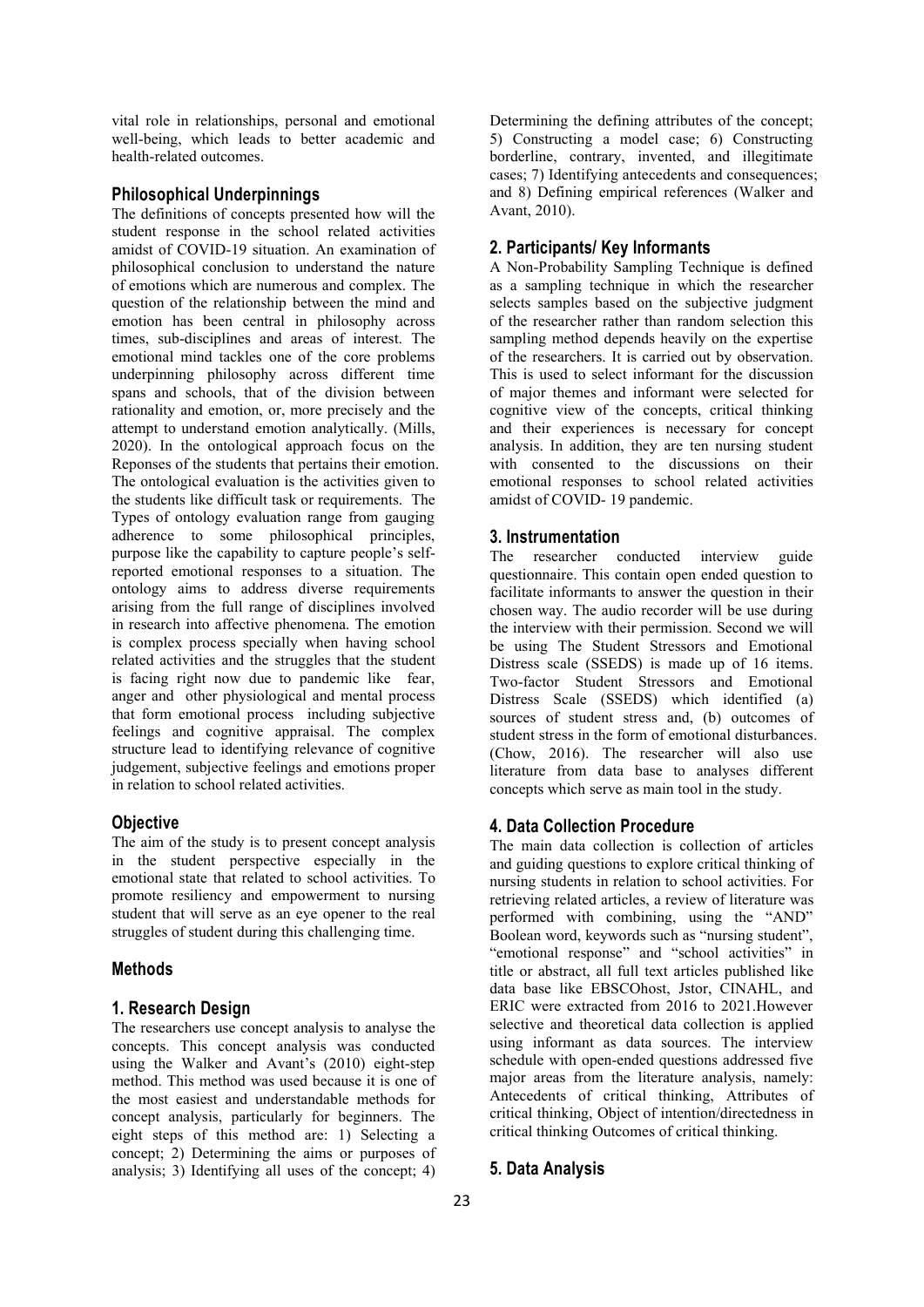Concept analysis should adhere to the logical principle, which requires that concepts be systematically and coherently related to other concepts. Constant comparative data analysis was used in this study. Constant comparative data analysis refers to simultaneous data collection and analysis where each unit of data is compared with every of data for the purpose of generating categories (Lincoln & Guba 1981:332). Initial coding of data was done to develop substantive codes. Theoretical sensitivity was very important during this process. Open coding, whereby data were broken down line by line and paragraph by paragraph to enhance conceptualisation, was also used. Analytical thinking became important during constant comparisons. This helped identify processes in data and ascribing codes (Chenitz & Swanson 1986:96; Walker & Avant 1995:100).

#### **6. Preliminary Biases**

Literature are paramount for the effective translation, the researcher encounter some preliminary biases like in choosing articles. The articles came from data base like EBSCOhost, ERIC, CINAHL. The literature that use is from 2016-2021 with the inclusion of English language and excluded articles even if it from 2016-2021 but not English language. The comparison also of each articles with published in larger scales and their efficacy on the topic of emotional responses of nursing students in relation to school related activities.

# **Results**

### **1. Uses of concept**

School activities help us to develop learning and experience that promotes innovation and creative output. The activities enhance comprehension, logical reasoning, problem solving and decision making but somehow this activities may lead to emotional challenges of the students. Some activities are burdens to some students especially in the field of nursing which requires high competency with it comes to knowledge, skills, attitude. Failure to determine those problems in the school activities will result in the in effective learning and preventing students form growth and learning. The effect that stress has on the health and performance of nursing students can be mediated by other life stressors, as well as personal, behavioral, social, and environmental factors that are experienced during school or earlier in life.( Alvarez, 2019).

## **1.1 Emotions**

Emotion is an all-pervasive, primal, and powerful motivator of a range of behaviors, cognitions, and motivations. Emotions are emergent properties that

are heavily influenced by levels of self-awareness and the conceptual content of one's self understanding. (Hofmann & Doan, 2018).

Our emotions influence us in our decision making. Sometimes it is difficult to handle situation that challenge our emotional states. It keeps on changing that hard to understand. This are the challenges of most of the students that need to address especially in the times of pandemic the emotions of some students are too high. Understanding the concepts of emotions will help the student to cope up on the challenges on how to handle those emotional state.

#### **1.2 The brain and emotion**

Drawing on Darwin's claim that facial expression of emotions is part of humanity's biological inheritance (Darwin, 1872), this model maintained that the expressive mimic reactions corresponding to a small number of basic emotions (namely, happiness and sadness, fear and anger, surprise and disgust) are universal and innate.

Three brain structures appear most closely linked with emotions: the amygdala, the insula or insular cortex, and a structure in the midbrain called the periaqueductal gray. The amygdala integrates emotions, emotional behavior, and motivation. It interprets fear, helps distinguish friends from foes, and identifies social rewards and how to attain them. Neuroscientists think the insula receives a status report about the body's physiological state and generates subjective feelings about it thus linking internal states, feelings, and conscious actions. The periaqueductal gray is also involved in defensive and reproductive behaviors, maternal attachment, and anxiety.

While emotions are intangible and hard to describe this will still serve important purposes, helping us learn, initiate actions, and survive. (Halber, 2018)

# **1.3 School related activities**

Nursing education has consistently been associated with anxiety as it is highly prevalent among college students considering that concerns on academic performance, pressure to succeed, and post graduation plans are mostly experienced by the students (Beiteretal, 2015). The reasons for this high prevalence included heavy course loads, stringent examinations, continued pressure to attain a high grade point average, complex interpersonal relationships, challenges of remote learning and uncertainties about the future during the continuing COVID-19 pandemic, which resulted in greater anxiety among nursing students (Savitsky, B., et al. 2020).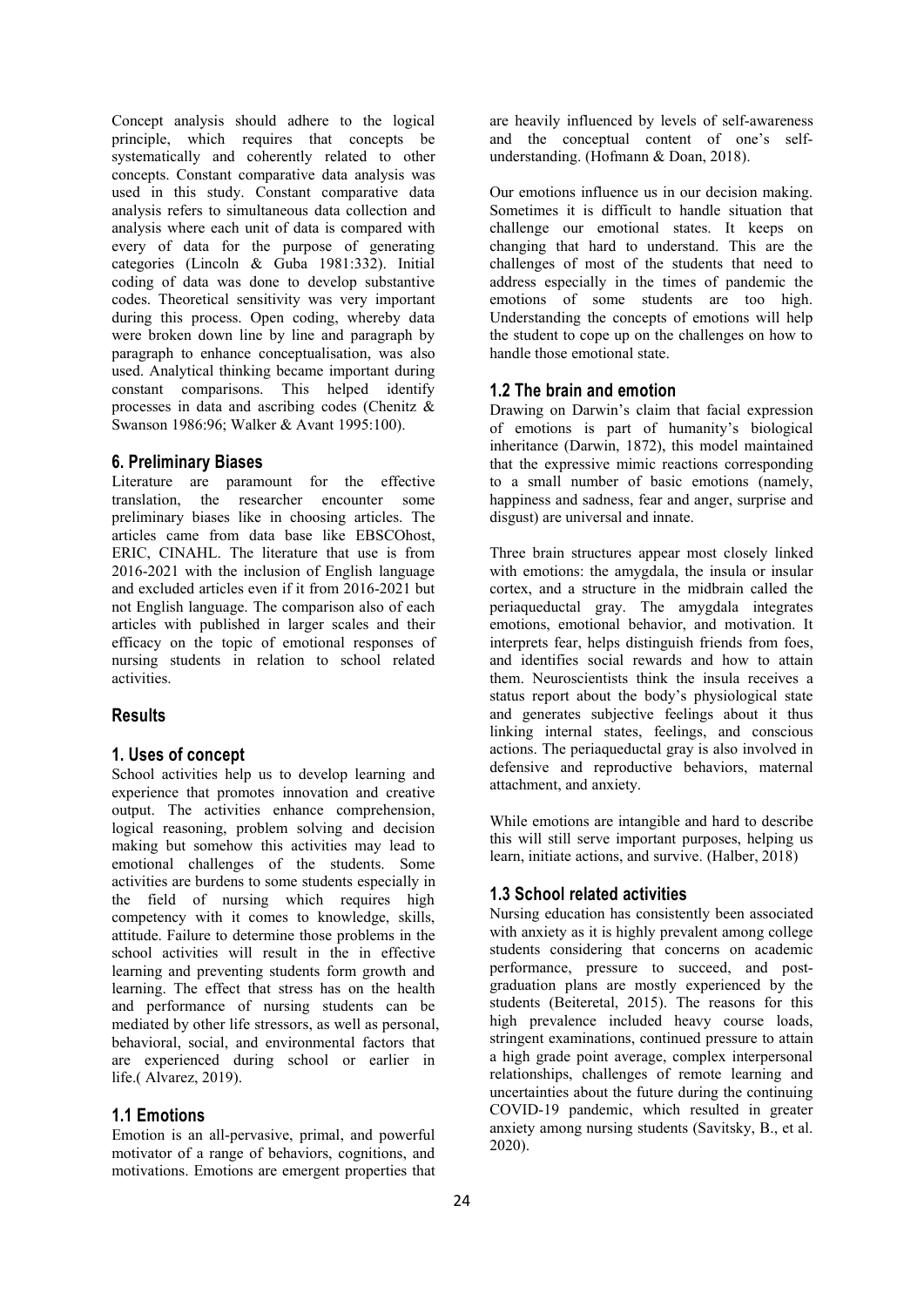Considering that college students are individuals who are extremely vulnerable to emotional concerns, the transitions with this pandemic has affected their well-being in terms of academicrelated outcomes. Levels of stress on class workloads and academic pressure heighten. (Son, et al., 2020).

## **1.4 Emotional responses**

Emotions can play vital role in how students think and behave. In order for us to understand the emotions we need to include the main components of an emotion. There are three parts to an emotion: (1) subjective component (how you experience the emotion) (2) physiological component (how your bodies react to the emotion) (3) An expressive component (how you behave in response to the emotion). These different elements can play a role in the function and purpose of your emotional responses. (Cherry, 2020).

When we face challenging situation like exams that sometimes students are feel anxious about it. Whether you perform well or not and how the result will impact to grade of the students. Because of these emotional responses, you might be more likely to study. That emotions that the students experience will lead to motivation to particular actions to do something in order to have good grades and is through studying and understanding the lesson. This are ways in order to experience positive emotions and minimize the probability of feeling negative emotions.

## **2. Critical attributes**

The critical attributes are the core of concept analysis is to determine the defining attributes of the concept, i.e. a group of attributes which have the strongest relationship with the concept and allows analyser to obtain a deep insight. These attributes differentiate the intended concept from similar or related concepts (Walker and Avant, 2010).

Having an emotional awareness to the situation will helps us to respond in certain situation. Understanding ones emotion and responding to it is essential in overcoming stress. Learning to be independent emotionally will allow to accept and aware on the decision and actions that you will be made.

#### **2.1 Emotional expression**

Our bodies feel different emotions that affect us. It our choice if how can we express it. Sometimes due to school related activities is somehow we feel sad if we did not do our best in particular output on the other hand we feel happy if our output get high score. Feeling sadness, anger or joy are natural responses to all the events our brains process every day. Emotional expression is simply on how we acknowledge it. Sometimes we are exhausted due to bulk of work in the schools that need to pass on time. When we get frustrated then we cannot think clearly. We feel very sad that we cannot understand some my express through eating, sleeping or dancing that help to release those stress and calm their emotion.

If we get affect with our emotions then that will serve as a hindrance in our life, frustration, sadness, guilt and another negative aspects will make burden to our life. On the other hand if we know how to express it in positive way then no matter how difficult it is we still manage to overcome it.

#### **2.2 Student emotional formation**

Stress is an emotional, physical, or mental reaction that can cause tension, which can result from social, environmental, or psychological situations (Mheidly, N., et al., 2020).School activities is quite challenging for the students especially in the field of nursing. Nursing students considering that they tend to undergo higher levels of academic stress in comparison with other disciplines, which could relatively lead to psychological distress that can affect an individual's well-being negatively. Stressors such as excessive anxiety and depression from emotional and academic demands, including abrupt changes in life, increase the chance of acquiring stress and even psychological illnesses (Chow, et al. 2018). Difficulty in relaxing, being easily upset or agitated, irritable, over-reactive, impatient and nervous arousal are assessed on individuals who are experiencing stress (Lovibond, S.H. & Lovibond P.F., 1995).

Giving significance and attention to their psychological stress and emotional states, and carrying out appropriate psychological counselling can reduce mental pressure on the nursing students. In this way, it will enable them to focus on their studies and their professional identity can be enhanced even during the COVID-19 Pandemic.

#### **2.3 Emotional intelligence**

The emotional intelligence is vital tool in order for us to improve our critical work relationship, achieving our goals and creating healthy and productive environment. Our emotions sometimes affects our decision making. The way respond in front of other people. When we feel sad or frustrated that affect us physiology and even mentally. Sometimes we are too sensitive in some situations that affect us and our actions might be inappropriate like the way we talk or communicate to other people, the way we have relationship with other people this are somehow challenges.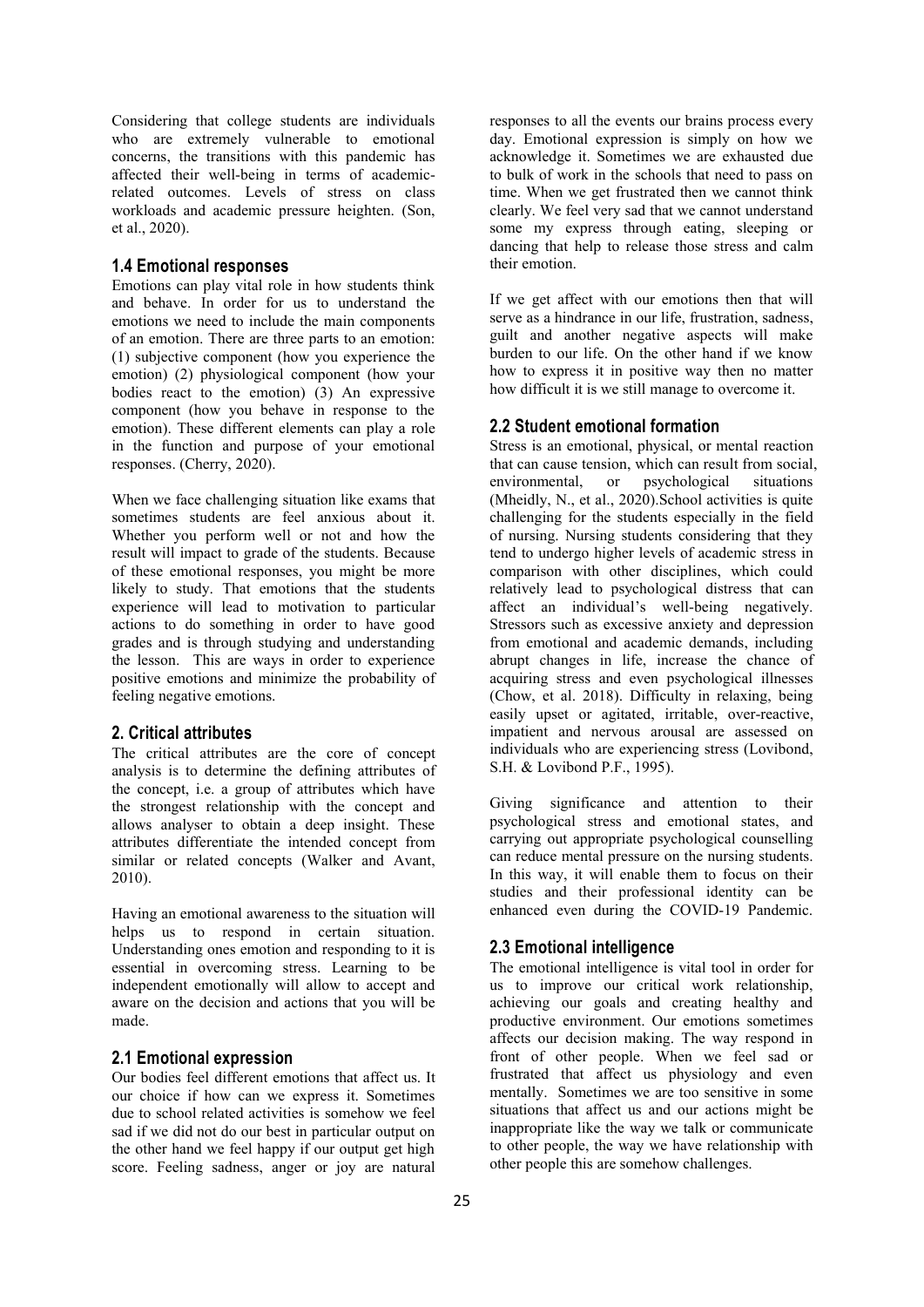Being that emotional intelligence will help us to respond on this kind of situations. Learning to control our emotion is not that easy it requires effort, patience and understanding. If know to understand situation then this is very helpful in responding any emotional disturbances whether in school related activities or any other factors.

# **3. Model case**

We tend to take certain actions in order to experience positive emotions and minimize the probability of feeling negative emotions. A model case is a "real life" example of the use of the concept that includes all the critical attributes (Walker and Avant, 1995). The following case reflects a model case on the emotional responses. "Mr. Jin is second year nursing students, he is intelligent but when pandemic occurs there is sudden drop of his grade, he stated that he loss find solution<br>motivation to study besides of others problems that communication. motivation to study besides of others problems that their family is experiencing he feel anger, despair and envy to others because he feels that he is only experiencing those situation. Two weeks later he start praying and telling his parents how he feels. Despite challenges right now he still manage to be cheerful and positive to every situation. He stated now he doesn't dwell in the scores but on the knowledge that he acquires and to try to strive hard to aim good grades. He stated that he just go with the flow and enjoy it. He stated that prayers, supports from his family, friends and relatives will serve as key to able to cope up with those stress. He tends to be happy and accept the challenges that brought by sudden shifting of all activities in the class.

The case represent on students struggles in the schools especially for those students who are scholars to maintain good grades. The pandemic affects so many lives of people, losing their jobs and financial instability. This situations like family problems will add to the burden right now that the student is facing, they feel fear, sadness and others that challenges their emotions. Coping up strategies may vary to each students but understanding the concept of emotions and on how they will respond to it is very essential in managing their emotions when problems arise.

## **4. Borderline case**

Borderline cases contains some of critical attributes of the concept being examined but not all of them (Walker and Avant, 1995). The following is an example of boarder line case for emotional intelligence." Ms. Tina is  $3<sup>rd</sup>$  year nursing students, in the she was currently the class mayor of their class. Being class mayor is not easy because she feel that responsibilities to help classmates to cater possible concern on designated topic that needs further elaboration. She frequently feels the burden that the

class may comply. She sometimes feel exhausted that result into sadness that difficult to explain those stress May somehow affects the way he feels. Upon reflecting on it he decided to be strong because she do believes that her classmates who experience same difficulty as her. She decided to "take a break" and setaside her "feelings" and help the students to explore their emotions to promote self- awareness and emphasize the importance of emotional management amidst pandemic. She continue to encourage her fellow student to be strong and strengthen communication skills and cooperation in the class.

The case represent on how emotional intelligence apply can change something when there is emotional challenges. The students who are facing difficult situation right now needs empathy and find solution to understand and promote The self-management, commitment, empathy, social skills, and relationship building is strategies to be able to cope up. Appropriate assertive abilities, will help them attain their needs to be met. Creating an atmosphere where empathy is celebrated will help students to be motivated and become preserve to achieve their goals.

## **5. Antecedent**

Antecedents are events which happen before the intended concept (Walker and Avant, 2010). They refer to the characteristics of events that are most likely to evoke the emotion, such as loss of scholarship for sadness, anticipated threat for fear or transgression for anger. For anxiety and shame, inability to answer students' questions was the key antecedent, while shame was additionally triggered by responsibility for student failure, and anxiety was additionally triggered by class observation by supervisors, and lack of preparation. For anger, disciplinary issues, lack of student commitment to tasks and homework, and having to explain a topic to students several times when they do not understand were identified as the key antecedents. (Khajavy, et.al., 2018).

## **5.1 Emotional situations**

Each students somehow have different emotions in responding on school related activities. It sometimes depends on how our mind answer those different questions. There are some instances that people don't notice any thoughts that related to those emotions and really hard to understand. Our situations is somehow quite challenging especially in this pandemic. The emotions of the people doubled because of too many factors. This situations might challenge us with it comes to decision making, problem solving and addressing difficult situation. Everyone feels sad from time to time. This emotion might relate to a specific event,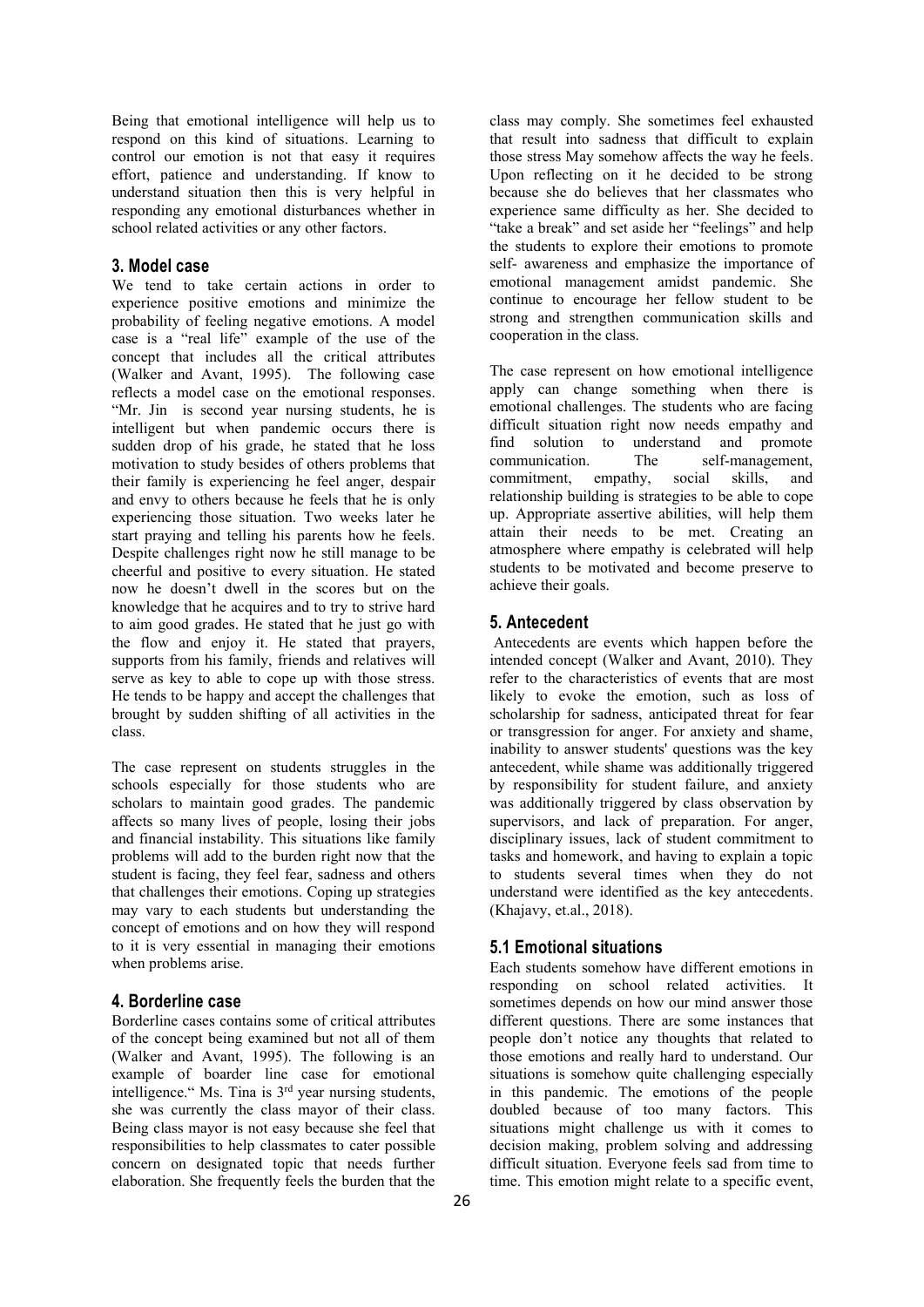such as a loss or rejection. But in other cases, you might have no idea why you feel sad. On the other hand when some situations may lead to happiness just having high scores, excellent output and acquisition of knowledge and skills competency. People generally like to feel happy, calm, and good. You might express these feelings by smiling, laughing, or indulging yourself.

# **5.2 Environmental factor**

The environment is somehow affects students emotions, especially the way they learn. Adaptation brought by environment is quite challenging like shifting of face to face to online class. Students must know how to use certain technologies in order to participate in class or to be able to submit their output. Sudden shifting of school learning activities may somehow contribute to the emotional status of each students. This anxiety tends to have a negative impact on a student's quality of life, education and clinical practice as well.

# **5.3 Emotional experiences**

Expectation of disempowerment during pandemic is one of the key issues in terms of feeling anxious and having poor confidence among students. The students, specifically with school performance, results in their diminished ability to fully perform as anxiety becomes a severe issue for them. Students in this dilemma may be overwhelmed by the tasks they must face as well as worry about their capability to accomplish them or they experience difficulties in completing tasks effectively. As anxiety greatly affects the academic performance of students, it was recommended that both professors and parents work together in order to help students learn to handle anxiety (Ajmal, M. & Ahmad, S., 2019). In addition lack of knowledge and understanding of modules, and exams schedule contributed to the high levels of anxiety among the students.

#### **5.4 Student emotional interactions**

The student's feels burdens sometimes they feel frustration, issues that need to face like lack of communication to their professor and even lack of interaction with their classmates. Lack of interaction somehow lead to emotional burdens especially on how they reach their professors when there is questions that need to be address.

# **6. Consequences**

Consequences of a concept are events that happen due to its presence (Walker and Avant, 2010). Consequences are those events or incidents that can occur as a result of the occurrence of a concept and that can often stimulate new ideas or avenues for research pertaining to certain concepts (Walker & Avant, 2005). Possible consequences of overcoming include an individual's return to a more stable and better quality of life, finding hope and meaning in life, and moving beyond a difficult situation or circumstance toward a healthier and more satisfactory future. This is generally a positive process yielding positive outcomes.

# **6.1 Emotional base coping**

Emotion‐focused coping processes are associated with dysfunctional outcomes. Environmental context, stressful experience, and individual are important moderators of the relations of emotional-approach coping and health-related outcomes. Potential mediators and moderators of coping through emotional approach (Austenfeld, 2004). Coping skills help you tolerate, minimize, and deal with stressful situations in life. Managing your stress well can help you feel better physically and psychologically and it can impact your ability to perform your best.

This helpful when you need to take care of your feelings when you either don't want to change your situation or when circumstances are out of your control. For example, if you are failed on the exams, it'd be important to take care of your feelings in a healthy way since you can't change the circumstance.

# **6.2 Problem-based coping**

Is helpful when you need to change your situation, perhaps by removing a stressful thing from your life. For example, if you're in an unhealthy relationship, your anxiety and sadness might be best resolved by ending the relationship (as opposed to soothing your emotions). Removing stress that brought by activities in school and being positive always to any situations.

# **7. Empirical referent**

The last step to concept analysis is to determine empirical references for the main attributes of the concept. Empirical references can further clarify the concept and facilitate its measurement (Walker and Avant, 2010). Empirical referents enable us to identify and measure a Clinically related phenomenon in study and in practice. In the nursing discipline some empirical data and theoretical reasons inconsistent with this position pertains on emotional responses of students in school related activities. A more skeptical attitude toward the general construct of emotional lateralization was assumed when functional neuroimaging became the most common method of investigation of emotional functions. With regard to the intervention for the students it necessary to increase awareness, promote communications and provide ways and strategies in handling emotional management.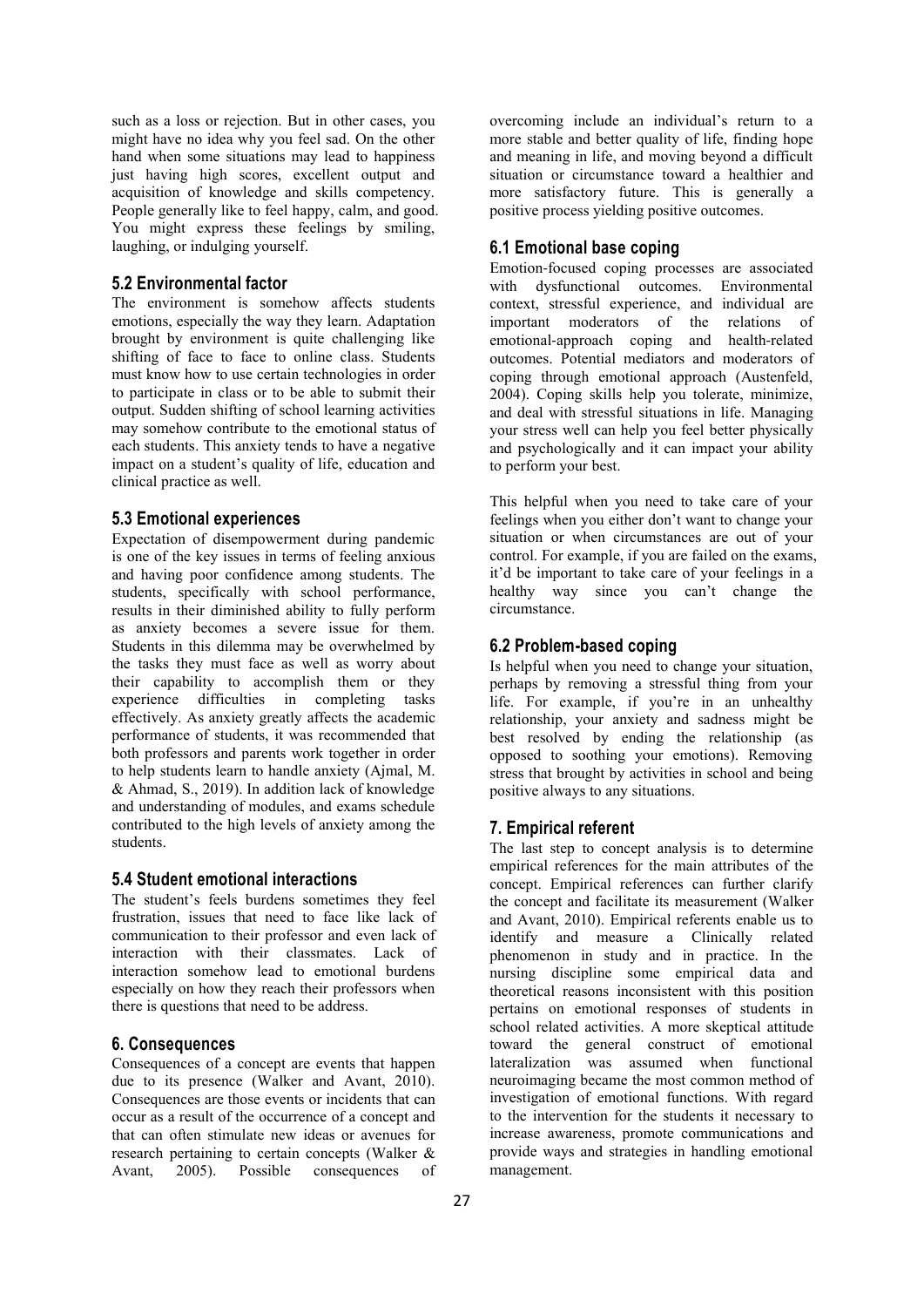# **7.1 Implications for nursing practice**

The concept of emotional responses of nursing students to school related activities is that promote strategic ways of coping mechanism with appropriate response pertains to emotions. Analysis of the concept of parental emotional responses will serve as guide in developing and creating successful strategies and practical approaches to make systematic ways to lessen the burden of nursing students. This will also addressed accordingly, yield to more academic success among the students in the society and entails to provide a holistic approach towards the essential care and health management primarily on the aspect of emotional status of an individual.

# **Conclusion**

This concept analysis of emotional responses of nursing students pertaining to school related activities will serve as initial steps in continuous finding key strategies on how emotional responses and students experiences with it comes to school activities. A clear definition of concepts promotes understanding and enables to promote competency and self-awareness in handling emotional status. This will also provide encouragement to the 8 nursing students who are experiencing difficulties. This concept analysis has identified antecedents, defining attributes and consequences by utilising Walker and Avant's framework. This concept is the process of emotional responses, how ones emotions pertains to the students that will continue to explored and understood. Finally, this analysis should promote future study and provide a foundation upon which practice guidelines are the COV established to support effective emotional responses pertains to school related activities.

# **Conflict of Interest**

The authors declares there are no significant competing financial, professional, or personal interests that might have influenced the performance or presentation of the work described in this manuscript.

#### **Acknowledgement**

The authors would like to extend their sincere gratitude and deepest appreciation to their affiliations and to the participants that led to the possible accomplishment of this research work.

#### **References**

1. Abisado, M.B., (2020). A flexible learning framework implementing asynchronous course delivery for Philippine local colleges and universities. International Journal of Advanced Trends in Computer Science and Engineering, 9(1.3), 413-421, [https://doi.org/10.30534/](https://doi.org/10.30534/ijatcse/2020/6591.32020) ijatcse/2020/6591.32020.

- 2. Ajmal, M. & Ahmad, S., (2019). Exploration of anxiety factors among students of distance learning: A case study of Allama Iqbal Open University. Bulletin of Education and Research, 41(2), 67-78.
- Aneshensel, C.S., and Avison, W.R., (2015). The Stress Process. Society and Mental Health, 5(2), 67-85, doi:10.1177/2156869315585388.
- 4. Aslan, H., & Pekince, H., (2020). Nursing students' views on the COVID‐19 pandemic and their perceived stress levels. Perspectives in Psychiatric Care, 1-6. [https://doi.org](https://doi.org/10.1111/ppc.12597) /10.1111/ppc.12597
- 5. Baloran, E.T., (2020). Knowledge, attitudes, anxiety, and coping strategies of students during COVID-19 pandemic. Journal of Loss and Trauma, 25(8), 635-642, [https://doi.org/](https://doi.org/10.1080/15325024.2020.1769300) 10.1080/15325024.2020.1769300.
- 6. Baticulon, R., Alberto, N., Baron, M., et.al., (2020). Barriers to online learning in the time of COVID-19: A national survey of medical students in the Philippines, [https://doi.org](https://doi.org/10.1101/2020.07.16.20155747) /10.1101/2020.07.16.20155747.
- 7. Cherry, K., (2020). The Purpose of Our Emotions How Our Feelings Help Us Survive and Thrive.
- Diab, G. & Elgahsh, N., (2020) E-learning during COVID-19 pandemic: Obstacles faced nursing students and its effect on their attitudes while applying it. American Journal of Nursing Science, 9, pp. 300-314, doi: 10.11648/j.ajns.20200904.33.
- 9. Grubic, N., Badovinac, S., & Johri, A.M., (2020b). Student mental health in the midst of the COVID-19 pandemic: A call for further and immediate solutions. International Journal of Social Psychiatry, 66(5), 517-518, https://doi.org/10.1177/ 0020764020925108.
- 10. Hector , A. and Alvarez, O, et al., (2019). Stress and Health in Nursing Students The Nurse Engagement and Wellness Study, Volume 68, Issue 6, pp. 453-463, doi: 10.1097/ NNR.0000000000000383.
- 11. Hofmann, S. and Doan, S., (2018). "Defining Emotions." The Social Foundations of Emotion: Developmental, Cultural, and Clinical Dimensions. American Psychological Association, Washington, DC, JSTOR, pp. 11- 22.
- 12. Ivbijaro, G; Brooks, C.; Kolkiewicz, L. et.al., (2020). Psychological impact and psychosocial consequences of the COVID 19 pandemic Resilience, mental well-being, and the coronavirus pandemic. Indian Journal of Psychiatry, 9p.
- 13. Kecojevic, A., Basch, C.H., Sullivan, M., & Davi, N.K., (2020). The impact of the COVID- 19 epidemic on mental health of undergraduate students in New Jersey, Cross-sectional Study.